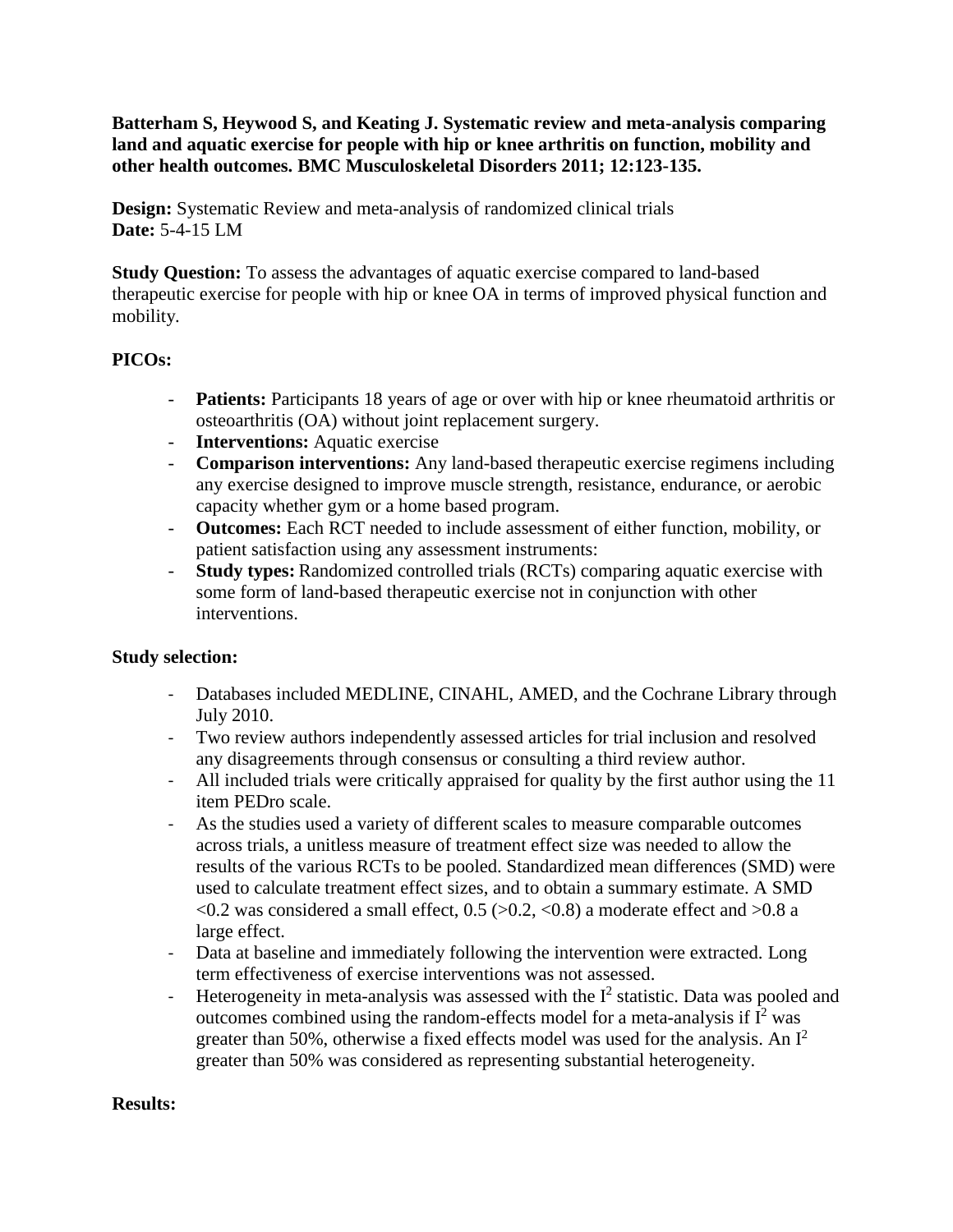- Overall 10 studies with a total of 532 participants with symptomatic hip or knee OA were included. Only two RCTs had more than 50 participants in each allocation.
- There was considerable variability between trials in key program characteristics including prescribed exercises and design quality.
- Nine studies evaluated more traditional muscle strengthening, functional training and aerobic fitness programs, and one study evaluated a specific 'Tai Chi for Arthritis' program.
- Symptom duration varied among study participants from less than one year to more than 20 years.
- Study quality was assessed with the PEDro scale. Six of the 10 studies scored 7 or 8 on the PEDro scale, 2 studies scored 6, and 2 studies scores 5. Eight of the 10 included RCTs were assessed as 'low risk of bias' for allocation concealment while two had 'uncertain risk'. None of the included RCTs were able to blind participants or therapists providing the interventions to treatment allocation. All but one of the included RCTs reported blinding of the outcomes assessor. All studies provided random allocation.
- Meta-analyses were performed for function and mobility. For the function outcome, there was moderate quality evidence from 8 studies (422 participants) that showed a nonsignificant effect between aquatic and land-based exercise groups  $(SMD = 0.07)$ , 95% CI =  $-0.26$ , 0.12) in favor of land based exercise. Between-study heterogeneity was negligible  $(I^2 = 0\%)$ .
- There was high-quality evidence on the mobility outcome from 5 studies (395) participants) that showed that there was no statistically significant difference between aquatic exercise and land-based exercise (SMD =  $0.04$ , 95% CI =  $-0.15$  to 0.24). Between-study heterogeneity was negligible  $(I^2 = 0\%)$ .
- Three trials (197 participants), two of high quality and one of moderate quality, assessed dynamic balance. No significant difference between exercise groups was detected (SMD =  $0.16$ , 95% CI =  $-0.29$ , 0.62). Statistical heterogeneity was significant ( $I^2 = 52\%$ ) and a random effects model was applied.

### **Authors' conclusions:**

- For the overall results of the meta-analysis in this review, no statistically significant differences were found for function, mobility, or dynamic balance following water based exercise compared to land based exercise.
- Overall, aquatic and land based exercises appeared to result in comparable outcomes for function and mobility for participants. Meta-analysis did not provide confidence that either aquatic or land based exercise provided better function or mobility outcomes.
- Aquatic exercise appears neither more nor less effective than land based exercise.
- Variability in study parameters, study quality and exercise interventions may have contributed random error to outcomes, confounding the view of effects, however both approaches yielded comparable results.
- The prescription of aquatic exercise for arthritic conditions may not be warranted due to the cost and limited availability of aquatic programs.